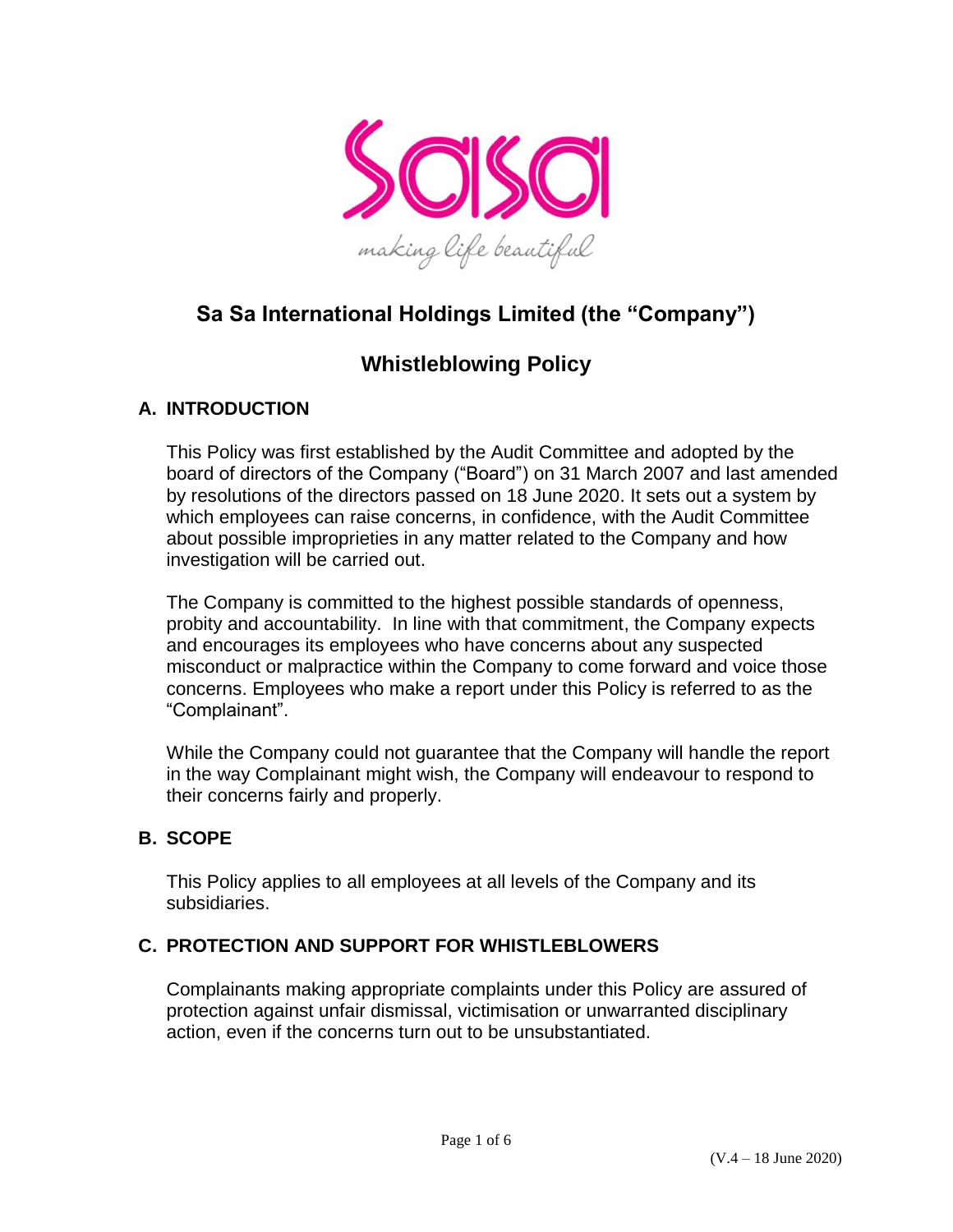Employees who victimise or retaliate against those who have raised concerns under this Policy will be subject to disciplinary actions, including the possibility of dismissal.

#### **D. RESPONSIBILITY FOR IMPLEMENTATION OF POLICY**

The Audit Committee has overall responsibility for this Policy, but has delegated the day-to-day responsibility for overseeing and implementing it to the Head of Internal Audit and Management Services ("IAMS"). Responsibility for monitoring and reviewing the operation of this Policy and any recommendations for action resulting from investigation into complaints lies with the Audit Committee. The Chairman of the Audit Committee is an independent non-executive director, not connected with the Company, executive directors or senior management within the meaning of Rule 3.13 of the Listing Rules.

Management must ensure that all employees feel able to raise concerns without fear of reprisals. All employees should ensure that they take steps to disclose any misconduct or malpractice of which they become aware. If any of the employees has any questions about the contents or application of this Policy, they should contact Head of IAMS.

The Company understands the importance of ensuring and maintaining the independence of all the personnel involved in the investigation of any report made by the Complainant. They must declare their interest before the proceedings of investigation start. Should any conflict of interest be found at any stage, the personnel involved must be replaced immediately.

#### **E. MISCONDUCT AND MALPRACTICE**

It is impossible to give an exhaustive list of the activities that constitute misconduct or malpractice but, broadly speaking, the Company would expect the employees to report the following:

- (a) criminal offence or illegal act;
- (b) failure to comply with any legal obligations;
- (c) miscarriage of justice;
- (d) impropriety or fraud relating to accounting, financial reporting, auditing, internal controls and other financial matters;
- (e) misappropriation of cash, inventory or any other asset;
- (f) fraudulent request of expense reimbursement;
- (g) collusive activity with trading counterparties, suppliers or competitors, e.g. bribery, illegal gratuities, economic extortion, undisclosed conflicts of interest, abuse of position;
- (h) other financial improprieties;
- (i) unauthorized use or disclosure of commercial information;
- (j) violation of rules and regulations of the Company;
- (k) improper conduct or unethical behaviour;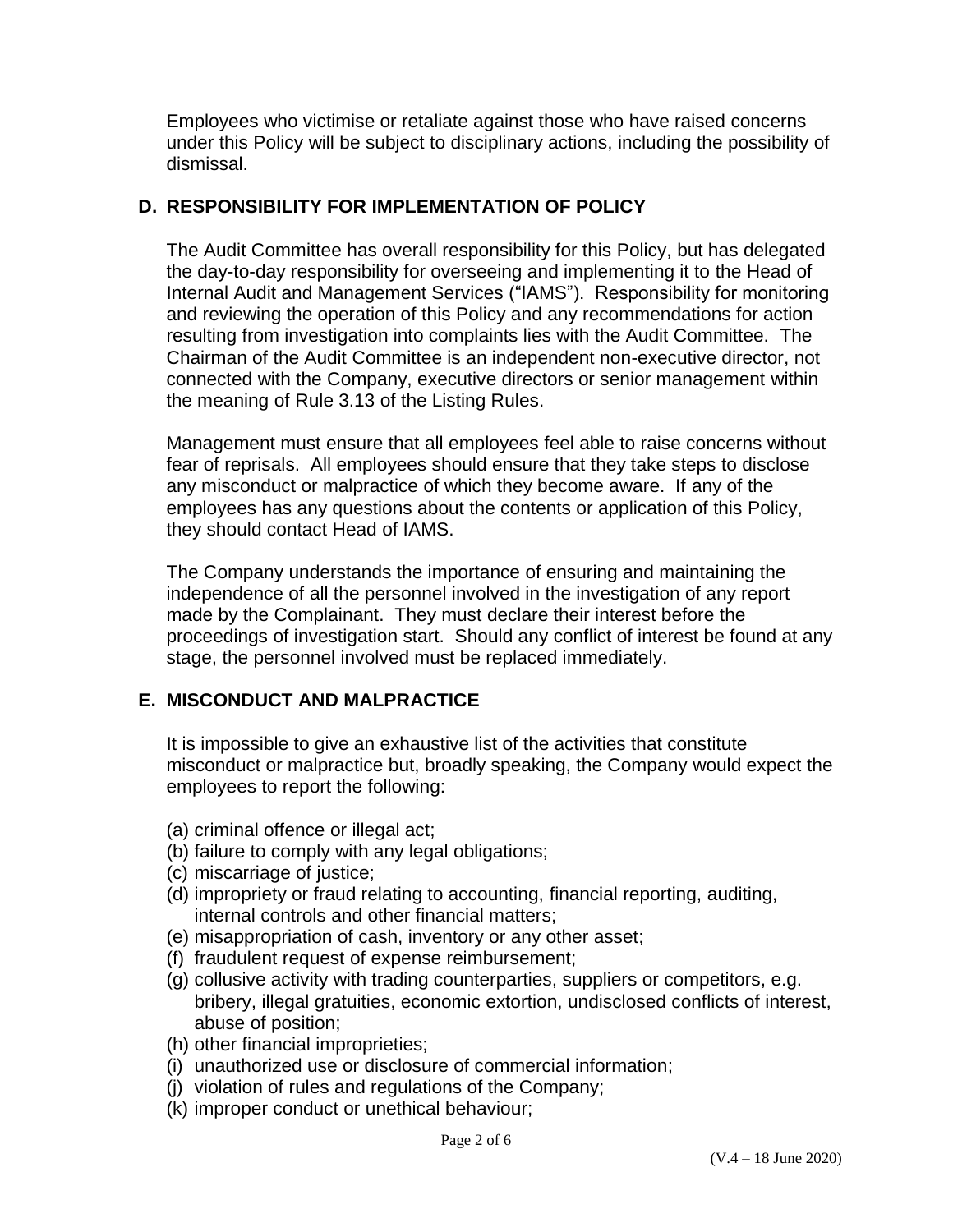- (l) action which endangers the health and safety of any individual;
- (m)action which causes damage to the environment; and
- (n) deliberate concealment of information concerning any of the matters listed above.

While the Company does not expect Complainant to have absolute proof of the misconduct or malpractice reported, the report should show the reasons for the concerns. If Complainant makes a report in good faith then, even if it is not confirmed by an investigation, their concerns would be valued and appreciated.

#### **F. FALSE REPORT**

If Complainant makes a false report maliciously, with an ulterior motive, without reasonable grounds that the information in the report is accurate or reliable, or for personal gain, they may face disciplinary action, including the possibility of dismissal.

## **G. MAKING A REPORT**

Complainant should make a report to the Head of IAMS through one of the following means of communication:

- (a) by email: [whistleblowing@sasa.com](mailto:whistleblowing@sasa.com)
- (b) by direct hotline: (852) 2975 3828
- (c) in writing: the written report must be signed by Complainant personally, sealed in an envelope clearly marked "Strictly Private and Confidential", addressed and sent to:

*Head of Internal Audit and Management Services Department c/o Letter Box No. 8F/8, Block B, MP Industrial Centre, 18 Ka Yip Street, Chai Wan, Hong Kong*

Complainant may also address the written report directly to the *Chairman of the Audit Committee of the Company.* 

In the report, Complainant should provide full details, including, but not limited to, the following:

- (a) Complainant's name and contact details, including telephone number, email address and address; and
- (b) details of concerns: names of persons involved in the incident, dates and places and the reasons for the report, and, where possible, supporting evidence.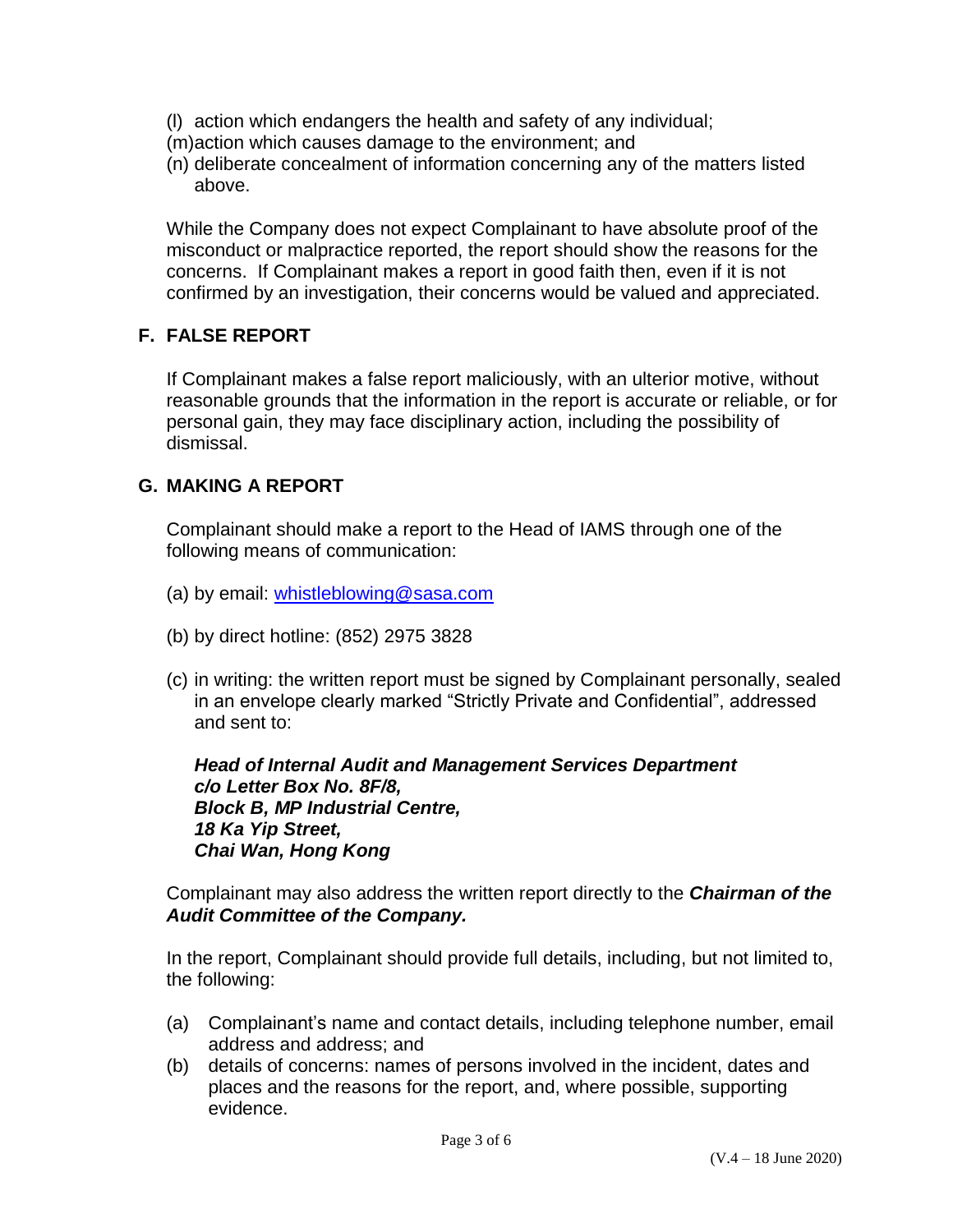If the report is in any way connected with the Audit Committee itself or Head of IAMS, Complainant should report it directly to Chairman of the Company.

In case Complainant feels uncomfortable reporting it internally, they could immediately report to an external authority as detailed in item no. 14 of section J below.

## **H. CONFIDENTIALITY**

The Company will make every effort to keep Complainant's identity confidential. In order not to jeopardise the investigation, Complainant should also keep the fact that they have filed a report, the nature of their concerns and the identity of those involved confidential.

There may be circumstances in which, because of the nature of the investigation, it will be necessary to disclose Complainant's identity. If such circumstances exist, the Company will endeavour to inform them that their identity is likely to be disclosed. If it is necessary for Complainant to participate in an investigation, the fact that they made the original disclosure will, so far as is reasonably practicable, be kept confidential. However, it is also possible that their role as the whistleblower could still become apparent to third parties during investigation.

Equally, should an investigation lead to a criminal prosecution, it may become necessary for Complainant to provide evidence or be interviewed by the authorities. In these circumstances, the Company will, once again, endeavour to discuss with Complainant the implications for confidentiality.

Complainant should, however, know that in some circumstances, the Company may have to refer the matter to the authorities without prior notice or consultation with them.

#### **I. ANONYMOUS REPORT**

The Company respects that sometimes Complainant may wish to file the report in confidence. However, an anonymous allegation will be much more difficult for the Company to follow up simply because the Company will not be able to obtain further information from Complainant and make a proper assessment.

The Company generally does not encourage anonymous reporting and encourage Complainant to come forward with their concerns.

#### **J. INVESTIGATION PROCEDURES**

1. The Company will acknowledge receipt of Complainant's report within three working days confirming that: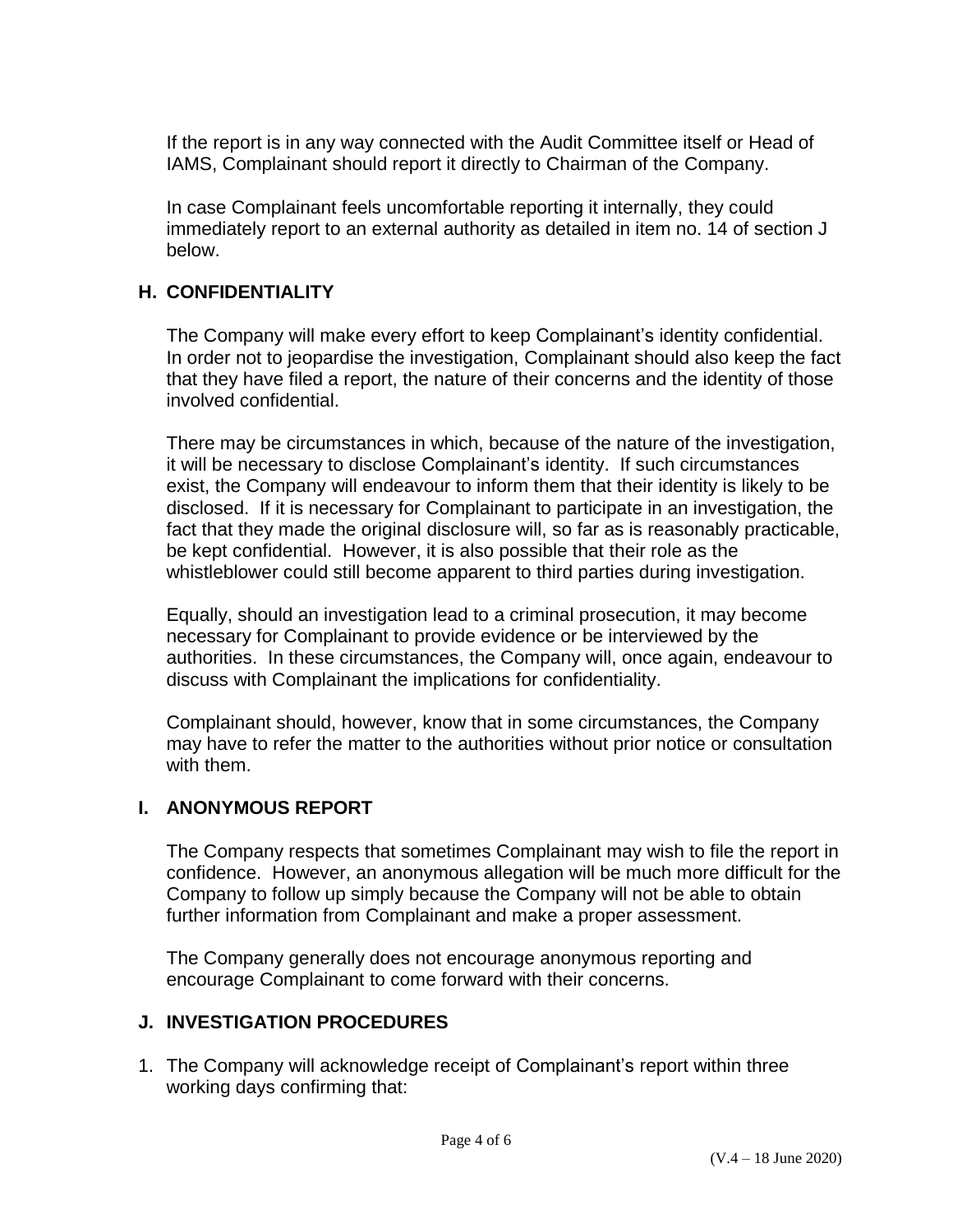- (a) the report has been received;
- (b) the matter will be considered; and
- (c) subject to legal constraint, Complainant will be advised of the outcome in due course.
- 2. Head of IAMS will be appointed to manage the report, except where Head of IAMS or an employee of IAMS is involved in the report.
- 3. The Company will evaluate every report received to decide if a full investigation is necessary. If an investigation is warranted, an investigator (with suitable seniority and without previous involvement in the matter) from IAMS will be appointed to look into the matter, except where an employee of IAMS is involved in the report.
- 4. Where the report discloses a possible criminal offence, the Company will refer the matter to the Audit Committee. The Audit Committee, in consultation with the Company's General Counsel or external legal advisers, will decide if the matter should be referred to the authorities for further action.
- 5. As stated under the section H: 'Confidentiality', in most cases, the Company will endeavour to discuss with Complainant before referring a matter to the authorities. However, in some situations, the Company may have to refer the matter to the authorities without prior notice or consultation with Complainant.
- 6. Once the matter is referred to the authorities, the Company will not be able to take further action on the matter, including advising Complainant of the referral.
- 7. Complainant may be asked to provide more information during the course of the investigation.
- 8. The investigation report will be reviewed by a committee comprising senior officers such as Company Secretary, Head of IAMS, Vice President of Human Resources or anyone as appointed by the Audit Committee. However, this committee should not comprise anyone who is involved in the Complainant's report.
- 9. Possible outcomes of the investigation:
	- (a) the allegation could not be substantiated; and
	- (b) the allegation is substantiated with one or both of the following: (i) corrective action taken to ensure that the problem will not occur again;
		- and
		- (ii) disciplinary or appropriate action against the wrongdoer.
- 10.A final report, with recommendations for change (if appropriate), will be produced to the Audit Committee. The Audit Committee will review the final report and make recommendations to the Board.